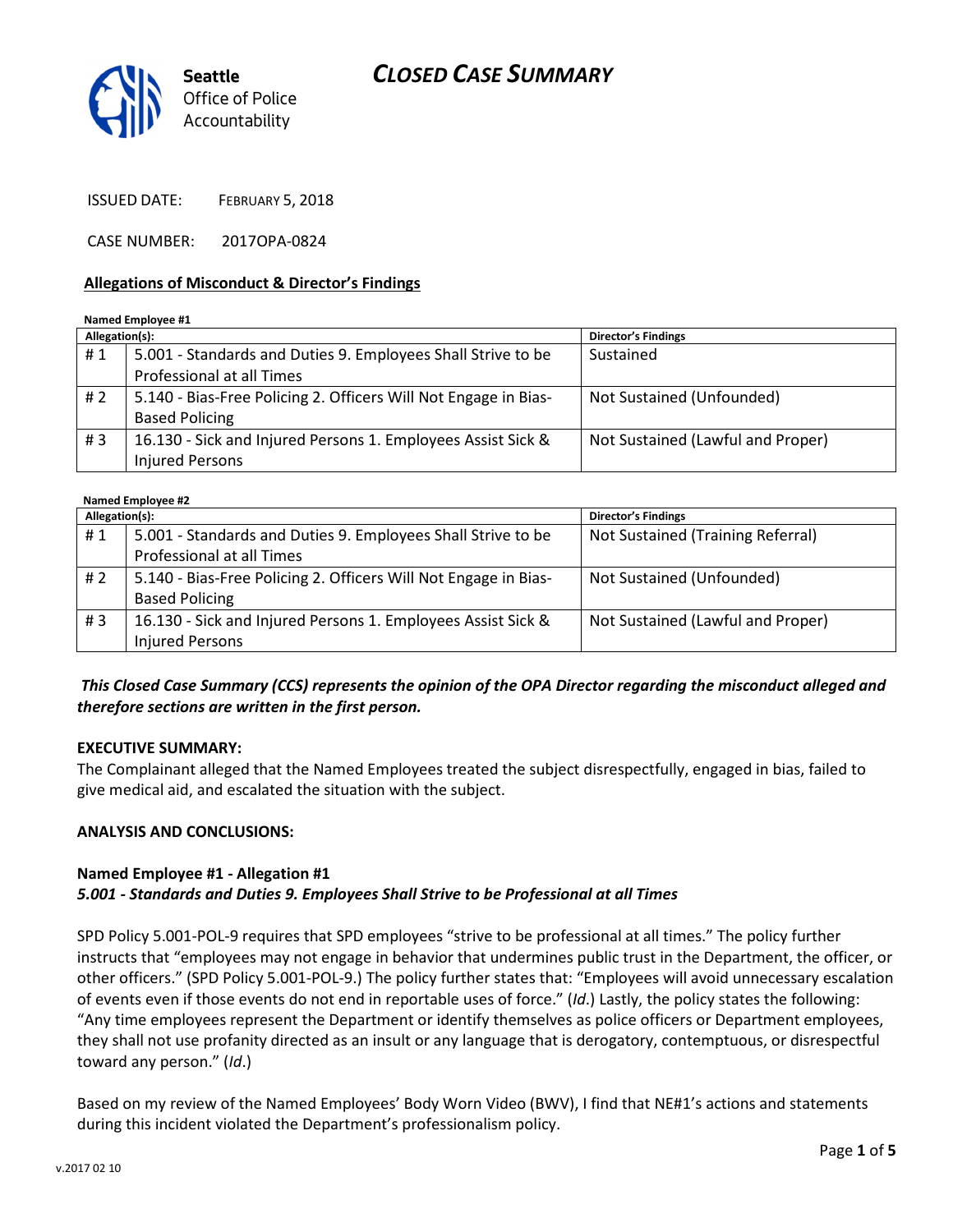



OPA CASE NUMBER: 2017OPA-0824

First, I find that NE#1's statements and demeanor towards the subject unnecessarily escalated this incident. His statements – which included: "don't touch me" when the subject appeared to make slight contact with him; and "You keep walking up on me, do you want me to push you? If you get close to me I'm going to push you. How's that sound? Is that what you want me to do? I don't want you to touch me" – were aggressive and served to escalate his interaction with the subject. Also, escalating the situation was the fact that he did, in fact, appear to push the subject. It is unclear why such physical contact was necessary in this case. While the subject was clearly unwell (apparently intoxicated) and was also verbally aggressive, NE#1 could have handled this situation differently and more professionally.

Second, NE#1's later statement to the subject - "You need to drink about three more beers so that you'll pass out somewhere and not bother people. Then you won't be a nuisance Cool Aid" – was contemptuous and disrespectful of the subject. Whether or not the subject was herself insulting and difficult – which she appeared to have been from the ICV – this statement, which was made within range of other civilians who were observing NE#1's actions, was inappropriate and was contrary to the expectations of the community and the Department.

As such, I recommend that this allegation be Sustained. Recommended Finding: Sustained

# Named Employee #1 - Allegation #2

## 5.140 - Bias-Free Policing 2. Officers Will Not Engage in Bias-Based Policing

SPD policy prohibits biased policing, which it defines as "the different treatment of any person by officers motivated by any characteristic of protected classes under state, federal, and local laws as well other discernible personal characteristics of an individual." (SPD Policy 5.140.) This includes different treatment based on the race of the subject. (See id.) The policy provides guidance as to when an allegation of biased policing occurs, explaining that: "an allegation of bias-based policing occurs whenever, from the perspective of a reasonable officer, a subject complains that he or she has received different treatment from an officer because of any discernable personal characteristic…" (Id.)

The Complainant alleged that the Named Employees' actions towards the subject were motivated by bias. In her complaint, the Complainant asserted that she was "troubled by how the police treated this Woman of Color who needed help…" She later indicated that she wanted the Named Employees to receive training in "no racial bias." While, as indicated more fully herein, I do not believe that the officers handled this incident entirely appropriately, I do not find that they engaged in biased policing. I base this conclusion on my review of the BWV and on the totality of the circumstances involved in this case. Notably, there is no evidence of any racial slurs or any other similar improper motivation behind the officers' acts. Their decision to treat the subject as they did appears to have more to do with her level of intoxication and the officers' prior interactions with her than her status as a Native American woman.

For these reasons, I recommend that this allegation be Not Sustained – Unfounded. Recommended Finding: Not Sustained (Unfounded)

## Named Employee #1 - Allegation #3

16.130 - Sick and Injured Persons 1. Employees Assist Sick & Injured Persons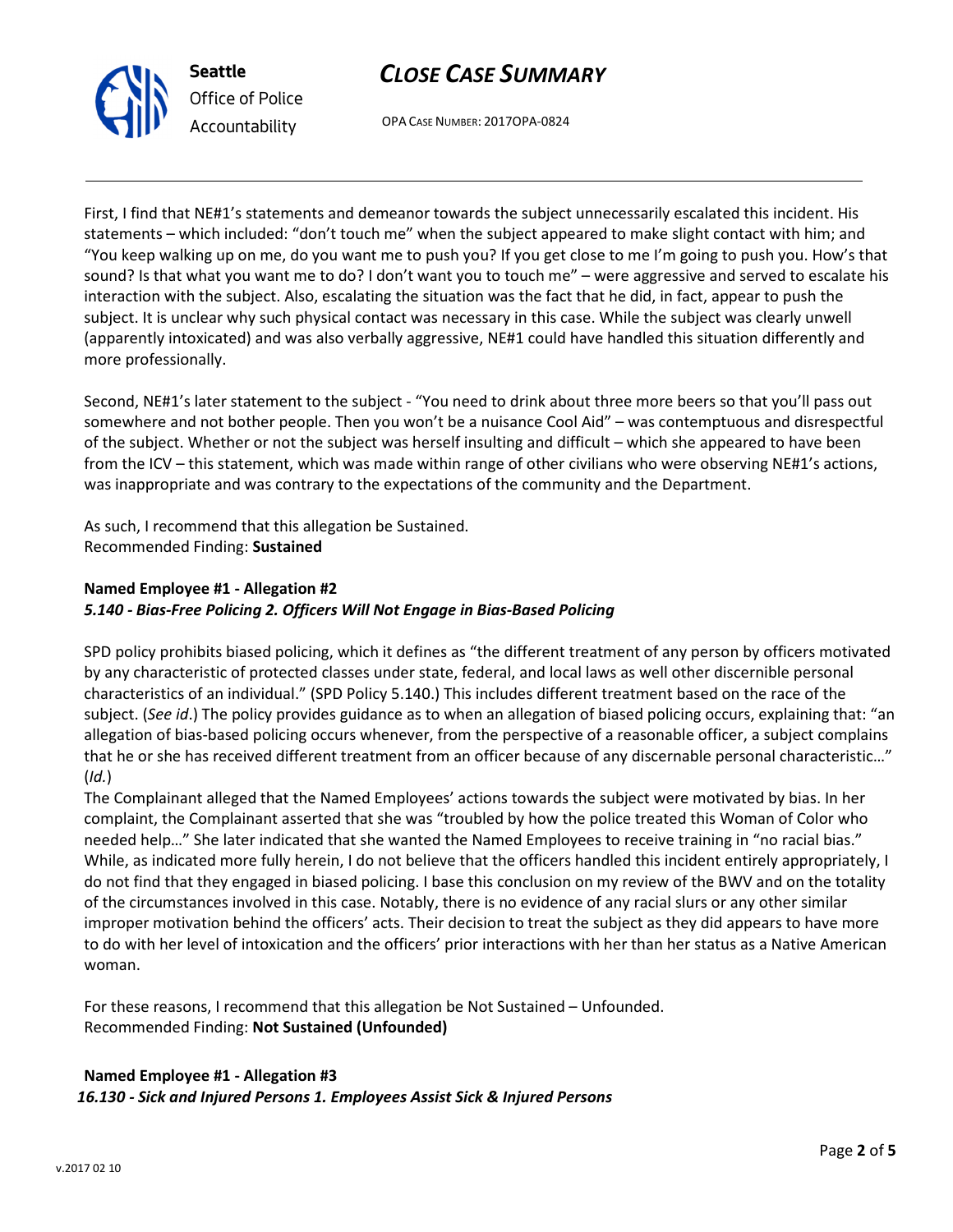## CLOSE CASE SUMMARY



OPA CASE NUMBER: 2017OPA-0824

The Complainant recounted that the subject was unwell on the date in question and that, at one point, the subject fell onto the sidewalk. The Complainant stated that she observed the subject's fall and that she and her husband helped the subject off of the ground. The Complainant recalled telling the subject that it was ok and that help was coming. The Complainant stated, however, that when help arrived in the form of the Named Employees, they were unhelpful and taunted the Complainant, thereby improperly escalating the situation. The Complainant contended that she did not believe that the subject was intoxicated, given that she was in the subject's close proximity and did not smell alcohol.

The Complainant recalled that she told NE#1 that the subject needed help and, in response, NE#1 stated that the subject would not go to detox based on their past experiences with her and that she needed to go somewhere with benches. The Complainant reported that NE#1 again told her that there was nothing they could do. The Complainant asserted that NE#1 was wrong to not provide the subject with medical aid when she was not clearly medically well and given that it was a very hot day. I note that the Complainant did not state that NE#2 was complicit in the failure to provide medical aid.

As discussed above, the Named Employees' BWV captured their interaction with the subject and the Complainant. Shortly after they arrived at the scene, NE#1 asked the subject whether she was "alright" and whether she needed to go to detox. The subject responded no to both questions. After a further back and forth, which included the Subject calling NE#1 an "asshole" and telling him to "get the fuck off my block," the Complainant asked NE#1 if they could get the subject an "aid car." NE#1 asked the subject if she wanted an aid car and the subject appeared to shake her head from side to side, indicating no. After additional largely unproductive conversation with the subject, NE#1 approached the Complainant to speak with her. NE#1 told the Complainant that the subject's name was "cool-aid," that she is someone they deal with on a regular basis and that she is normally intoxicated. The Complainant expressed her concern that the Complainant was "really unsafe," but NE#1 responded that she is always like that and it was nothing new to the officers. NE#1 then told the Complainant that they tried to offer her detox so she could "sleep off that drunkenness and she refuses to go."

NE#1 stated at his OPA interview that, while he was aware that the subject was reported as needing officers' assistance, he never heard or was told that the subject had fallen down. Based on my review of the BWV, it does not appear that NE#1 and NE#2 discussed this matter while at the scene.

SPD Policy 16.130-POL-1 concerns the obligation of Department employees to assist sick and injured persons. The policy requires that: "Employees assisting a sick and/or injured person will attempt to determine the nature and cause of the person's injury or illness, provide first aid, and initiate Emergency Medical Services (EMS) as needed."

Here, NE#1 apparently determined that the subject was intoxicated rather than sick or injured. While he did not ultimately call an ambulance, he offered to do so and further offered the subject detox services. The subject refused both. Based on my review of the video, it does not appear that NE#1 was actually aware that the subject had fallen down. Moreover, there is no evidence in the record that the subject had any signs of injury that would have indicated that she had fallen or otherwise hurt herself. As such, based on the information known to NE#1 at the time, I do not find that his failure to provide first aid or initiate EMS was in violation of policy.

Recommended Finding: Not Sustained (Lawful and Proper) Named Employee #2 - Allegation #1 5.001 - Standards and Duties 9. Employees Shall Strive to be Professional at all Times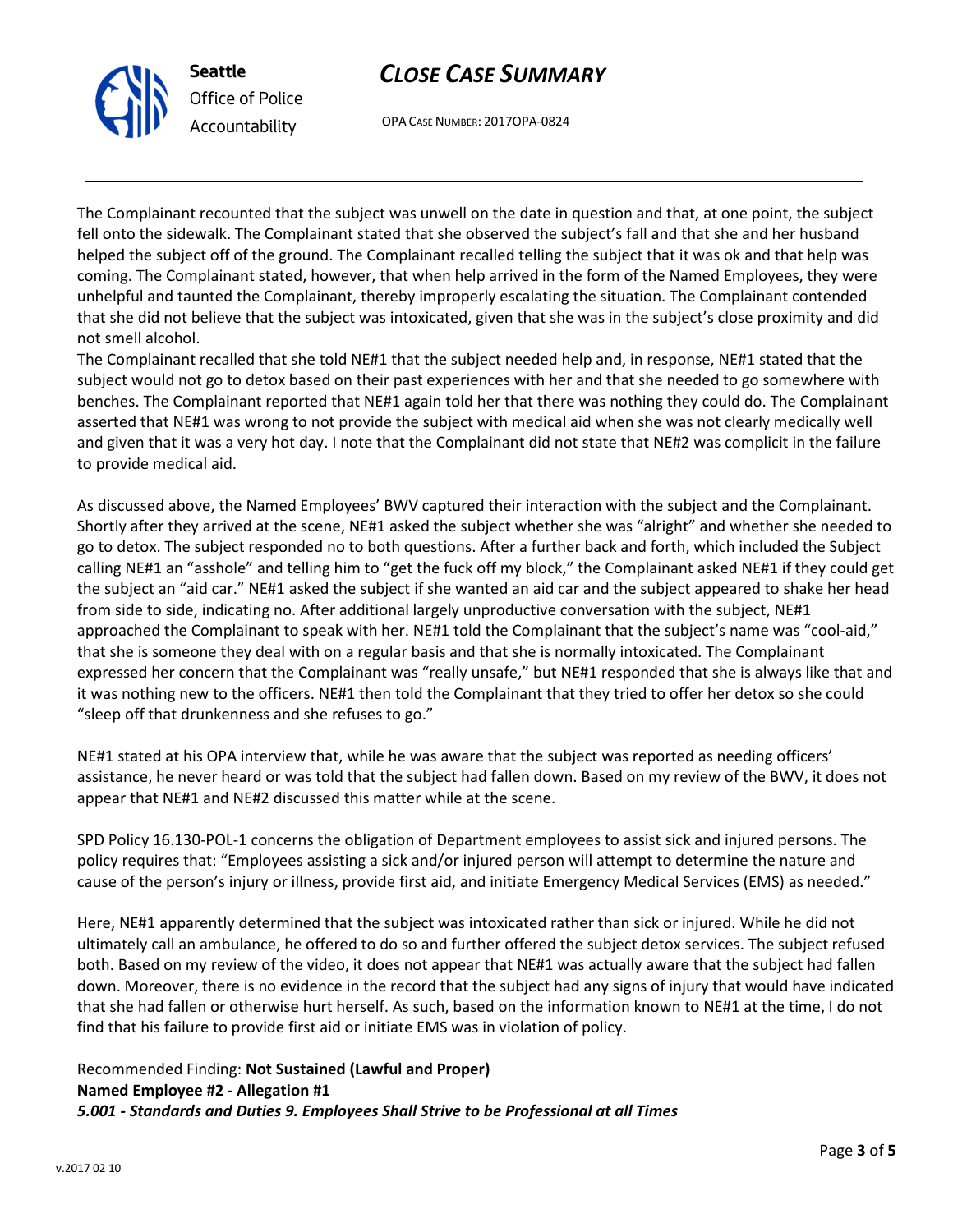# CLOSE CASE SUMMARY

OPA CASE NUMBER: 2017OPA-0824

As with NE#1, I find that NE#2's actions in this incident violated the Department's professionalism policy. Specifically, I believe that NE#2's statement to the Complainant and her husband that they must not be from Seattle when they raised concerns about the subject's condition was contrary to policy.

This statement – which exhibited a lack of empathy on NE#2's behalf – reflected negatively both on NE#2 and on the Department as a whole. Based on her complaint to OPA, the Complainant was clearly insulted, surprised and disappointed by this statement. This was particularly the case given that it came from an officer who has taken an oath to serve, protect and treat with respect all people – even those who are intoxicated or in crisis. At his OPA interview, NE#2 stated that he realized that the Complainant and her husband found his statement to be rude. He made no additional efforts to explain his statement to them.

For the above reasons, I find that NE#2's statement violated the Department's professionalism policy. As such, I recommend that this allegation be Sustained.

## Recommended Finding: Sustained

## Named Employee #2 - Allegation #2 5.140 - Bias-Free Policing 2. Officers Will Not Engage in Bias-Based Policing

For the same reasons as stated above (see Named Employee #1, Allegation #2), I recommend that this allegation be Not Sustained – Unfounded.

Recommended Finding: Not Sustained (Unfounded)

## Named Employee #2 - Allegation #3

## 16.130 - Sick and Injured Persons 1. Employees Assist Sick & Injured Persons

While NE#1 was interacting with the Complainant and the subject, NE#2 spoke with other individuals who had been on the bus and a Metro Supervisor. These conversations were captured on ICV.

At his OPA interview, NE#2 stated that he was told by these other individuals that the subject was "drunk on a bus and that getting off the bus she had fallen down." NE#2's BWV captured that he was also told by the Metro Supervisor that the subject had fallen down when getting off the bus. In response, NE#2 stated: "she's fine, she's walking off, she's just drunk. NE#2's BWV also captured a conversation between him and a woman (possibly the Complainant) during which the female asked about calling an "aid car," and NE#2 stated that they could call the aid car but if the subject did not want medical attention it was of no use. SPD Policy 16.130-POL-1 concerns the obligation of Department employees to assist sick and injured persons. The policy requires that: "Employees assisting a sick and/or injured person will attempt to determine the nature and cause of the person's injury or illness, provide first aid, and initiate Emergency Medical Services (EMS) as needed."

During his OPA interview, NE#2 contended that based on his past experiences with the subject he believed her to be intoxicated and not in medical distress. He stated that he did not believe, based on his observations, that she had been knocked unconscious. He further stated that he did not observe her to be bleeding. Lastly, NE#2 cited to the fact that NE#1 had already offered an ambulance and detox services to the subject and she declined.



Seattle Office of Police Accountability